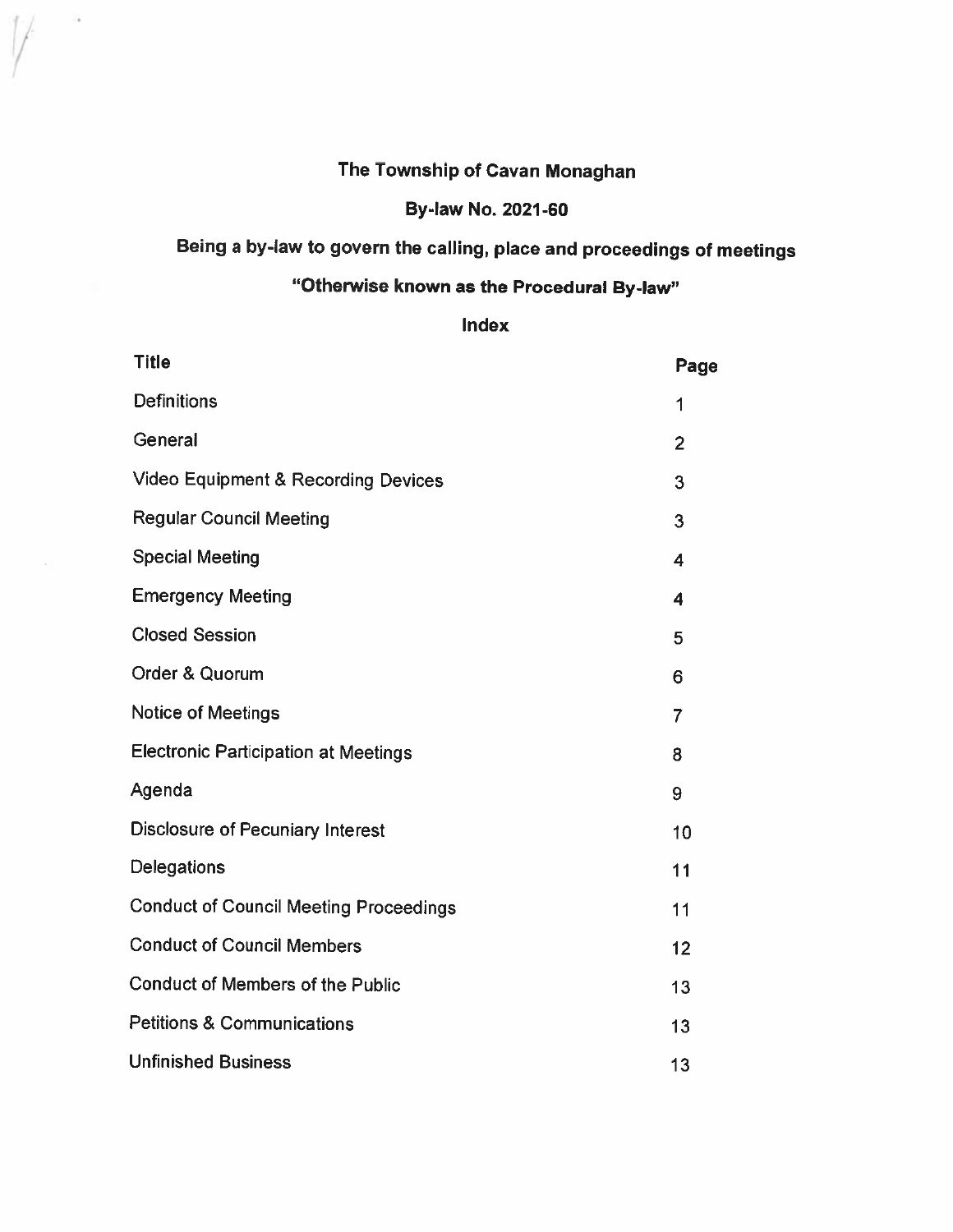| <b>Reading of By-laws</b>  | 14 |
|----------------------------|----|
| <b>Rules of Debate</b>     | 14 |
| <b>Recorded Vote</b>       | 15 |
| <b>Motions</b>             | 15 |
| <b>Notice of Motion</b>    | 17 |
| Point of Order             | 17 |
| <b>Suspension of Rules</b> | 18 |

 $\mathbf{e}$ 

 $\langle$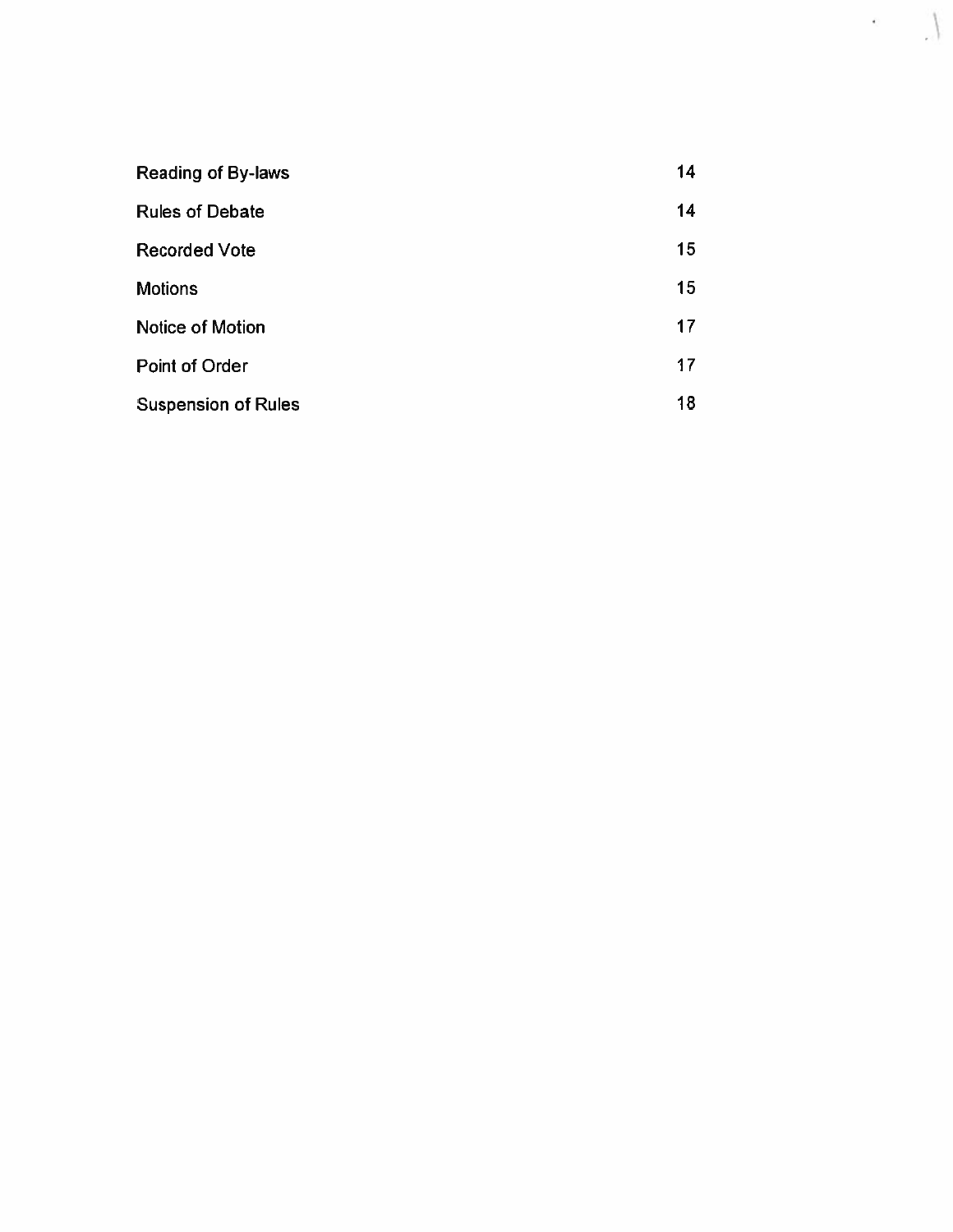### The Township of Cavan Monaghan

#### By-law No. 2021 -60

#### Being <sup>a</sup> by-law to govern the calling, <sup>p</sup>lace and proceedings of meetings

Whereas pursuan<sup>t</sup> to Section 238(2) of the Municipal Act, 2001, as amended, every municipality and local board shall pass <sup>a</sup> procedure by-law for governing the calling, place and proceedings of meetings;

Whereas pursuan<sup>t</sup> to Section 238(2.1) of the Municipal Act, 2001, as amended, the procedure by-law shall provide for public notice of meetings;

Now Therefore the Council of the Township of Cavan Monaghan hereby enacts as follows:

- 1. Definitions:
- a) "C.A.O." means the Chief Administrative Officer of the Township of Cavan Monaghan designated by by-law.
- b) "Chair" means the member designated under this by-law, or such other by-law establishing <sup>a</sup> specific committee, to preside over <sup>a</sup> meeting.
- c) "Clerk" means the Clerk of the Township of Cavan Monaghan designated by by law.
- d) "Closed Meeting or Session" means <sup>a</sup> meeting or portion thereof, closed to the public in accordance with Section 239 of the Municipal Act, 2001, as amended.
- e) "Committee" means any advisory or other committee, subcommittee or similar entity of which at least 50 percen<sup>t</sup> of the members are also members of one or more councils or local boards.
- f) "Council" means the Council of the Township of Cavan Monaghan.
- g) "Ex-officio" members may participate but not vote on such <sup>a</sup> committee, and not affect quorum. The Mayor is considered an ex-officio member of all Advisory Committees, other than those to which the Mayor has been appointed as <sup>a</sup> member.
- h) "Local Board" does not include police services boards or public library boards.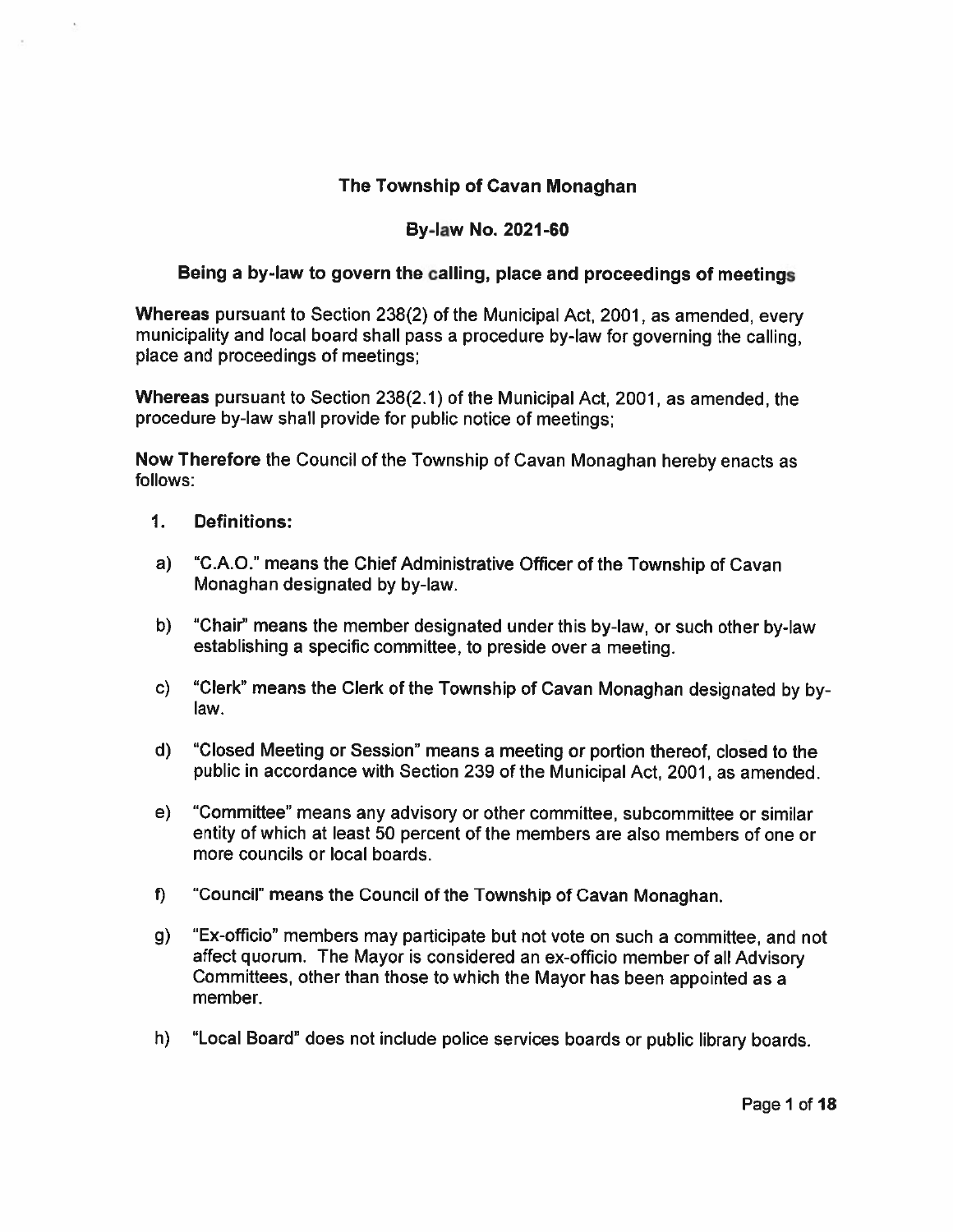- i) "Majority" means more than half.
- j) "Mayor" means the Head of Council as set out in the Municipal Act, 2001.
- k) "Meeting" means any regular, special or other meeting of <sup>a</sup> council, of <sup>a</sup> local board or of <sup>a</sup> committee of either of them where:
	- i) A quorum of members is present, and
	- ii) Members discuss or otherwise deal with any matter in a way that materially advances the business or decision-making of the council, local board or committee.
- I) "Member" means <sup>a</sup> member of the Council of the Township of Cavan Monaghan or any member of <sup>a</sup> committee to which this by-law applies.
- m) "Pecuniary Interest" means <sup>a</sup> direct or indirect pecuniary interest of <sup>a</sup> member of Council within the meaning of the Municipal Conflict of Interest Act.
- n) "Point of Order" means <sup>a</sup> member thinks that the rules of the assembly are being violated thereby calling upon the chair for <sup>a</sup> ruling and an enforcement of the regular rules.
- o) "Point of Privilege" means <sup>a</sup> concern about the honour, dignity, character, rights of professionalism of the Mayor, members of Council or members of staff.
- p) "Quorum" means <sup>a</sup> majority of the members of Council.
- q) "Recorded Vote" means <sup>a</sup> written record of the name and vote of each member who votes on a question and of each member presen<sup>t</sup> who does not vote.

#### 2.**General**

- a) i. The rules of procedure contained in this by-law shall be observed in all proceedings of the Council and Committee(s) and shall be the rules and regulations for the order and dispatch of business in the Council and in the Committees.
	- ii. All points of order or procedure for which rules have not been provided in this by-law shall be decided by the Chair in accordance, as far as reasonably practicable, with the rules of Parliamentary Law as contained in Robert's Rules of Order.
- b) In this by-law, words in the singular include the plurai and vice versa,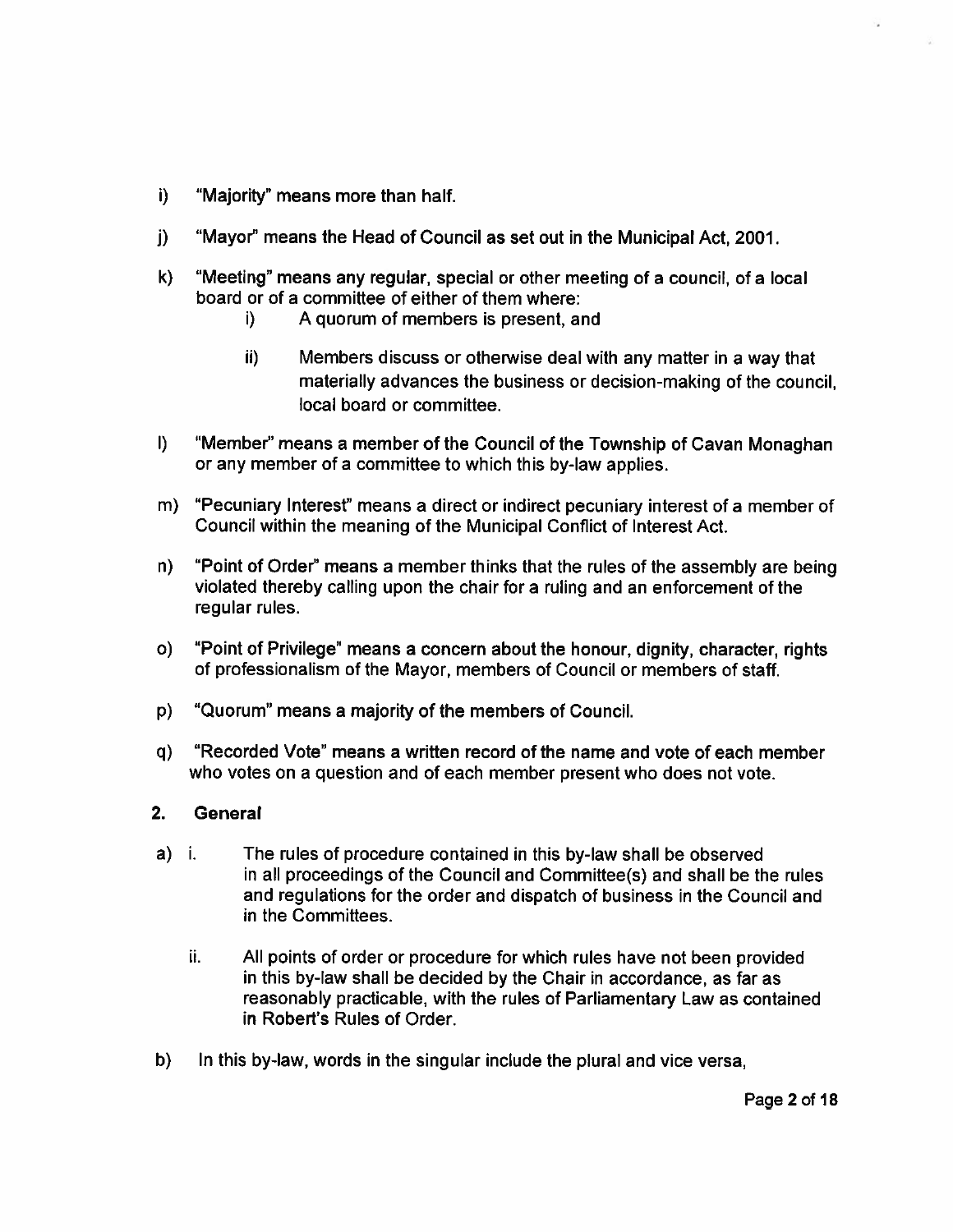and all references to gender are intended as gender neutral, presen<sup>t</sup> tense includes the future.

- c) In all matters and under all circumstances the members shall be guided by and shall have regard for the Municipal Conflict of Interest Act, R.S.O. 1990.
- d) The Head of Council, or as the case may be, the designated Chair, if it appears that inclement weather or <sup>a</sup> like occurrence which may be reasonably expected to preven<sup>t</sup> such members that would constitute <sup>a</sup> quorum from attending <sup>a</sup> meeting, may postpone that meeting by advising the Clerk and as many members as they are able to reach. Postponement shall not be for any longer than the next regularly scheduled meeting of Council.

#### 3. Video Equipment & Recording Devices

- a) The use of cameras, electric lighting equipment, television cameras and any other device mechanical, electronic or of similar nature used for transcribing or recording proceedings by auditory or visual means may be permitted by resolution of Council and upon such conditions as Council deems necessary.
- b) The meetings for the Council of the Township of Cavan Monaghan are livestreamed and recorded and available for viewing on our website.
- c) If the meeting is interrupted and cannot procee<sup>d</sup> with its live feed, the meeting will be recessed for up to fifteen (15) minutes, or until the live feed is resumed. If the live feed cannot be resumed within fifteen (15) minutes the meeting will be considered adjourned. Council and/or the Committee will meet at the next regularly scheduled meeting date or at the call of the Chair and proper notice shall be given.

#### Meetings, Quorum and Notice

#### 4. Regular Council Meeting

a) All Regular Meetings of Council shall be held in the Municipal Building, <sup>988</sup> County Road 10, Millbrook, in the Council Chambers. Meetings are held on Monday's at 1:00 p.m. with an approve<sup>d</sup> annual meeting schedule by Council resolution, save and excep<sup>t</sup> that in the months of July and August there shall be only one Regular Meeting held on the 1<sup>st</sup> Monday at 1:00 p.m. unless Monday is <sup>a</sup> Statutory or Civic Holiday, in which case the Council shall meet at the same hour on the following day, which is not <sup>a</sup> Statutory or Civic Holiday. The approve<sup>d</sup> annual meeting schedule will then be <sup>p</sup>laced on the Township website and on the Municipal Office bulletin board.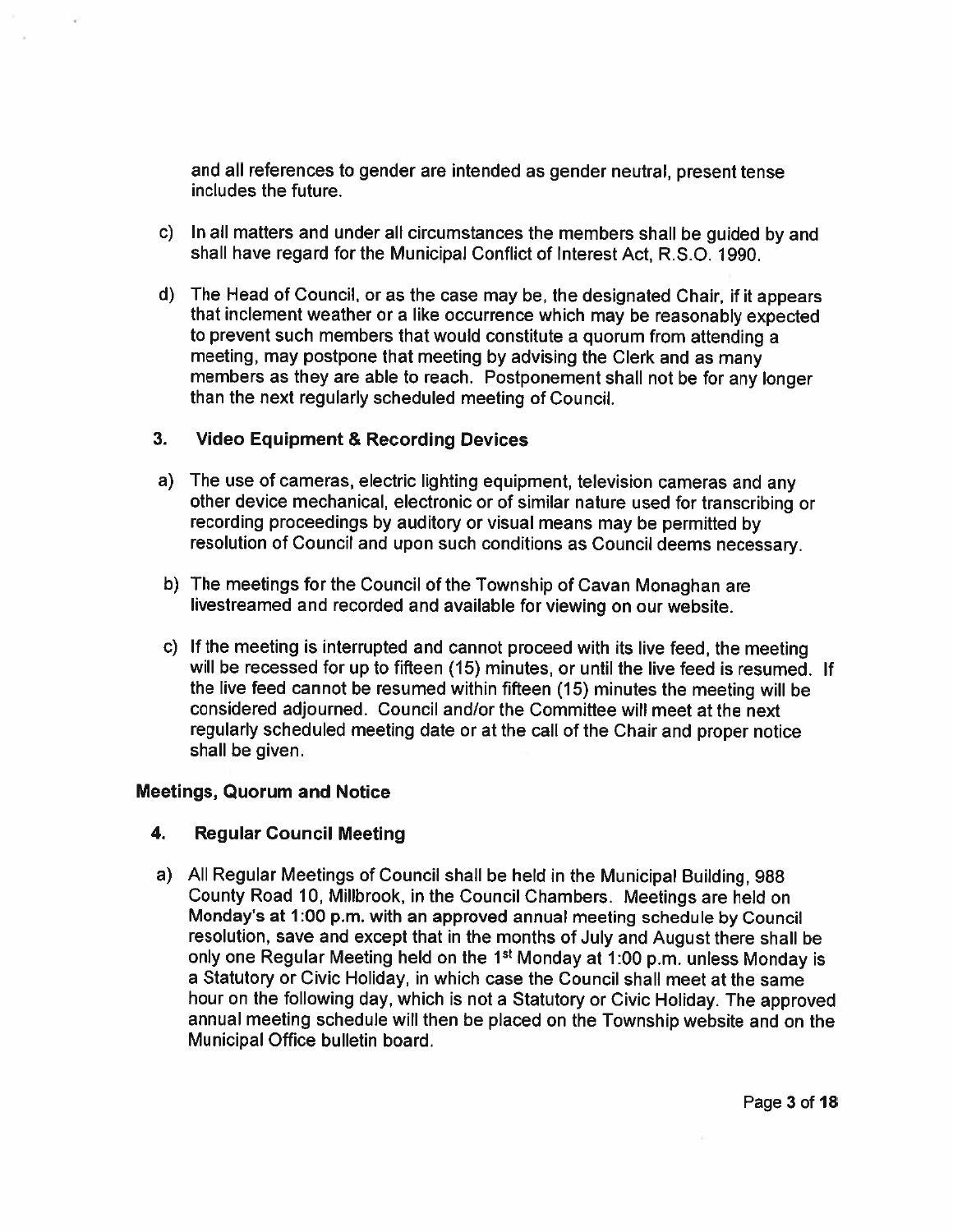- b) The Inaugural Meeting of Council shall take place on the first Monday following November 15 in the year of the regular election.
- c) Council Meetings shall be limited to <sup>a</sup> maximum of six (6) hours.
- d) Unfinished business of <sup>a</sup> Regular Council Meeting shall be adjourned to the next Regular Council Meeting.

#### e) Cancellation of Meeting

The Clerk, with the approval of the Head of Council, may cancel <sup>a</sup> meeting of Council when, in their opinion, there is sufficient cause to do so.

#### 5.Special Meeting

- a) The Head of Council may at any time summon <sup>a</sup> Special Meeting of Council, or upon receipt of <sup>a</sup> petition of the majority of the Members of Council, the Clerk shall call <sup>a</sup> Special Meeting for the purpose and at the time and place set out in the petition.
- b) The only business to be transacted at <sup>a</sup> Special Meeting of Council is that which is listed in the Notice of Meeting or agenda.
- c) All Special Meetings of Council shall be held at the Municipal Office, unless an alternative location is specified in the Notice of Meeting or agenda.

#### 6.Emergency Meeting

- a) Notwithstanding any other provision of this by-law, an Emergency Meeting of Council may be called by the Chair without written notice to deal with an emergency or extraordinary situation, provided that an attempt has been made by the Clerk to notify the members about the meeting as soon as possible and in the most expedient manner available.
- b) The only business to be dealt with at an Emergency Meeting shall be business dealing directly with the emergency or extraordinary situation.
- c) The lack of receipt of <sup>a</sup> notice of, or an agenda for, an Emergency Meeting by any member shall not affect the validity of the Emergency Meeting or any action taken thereat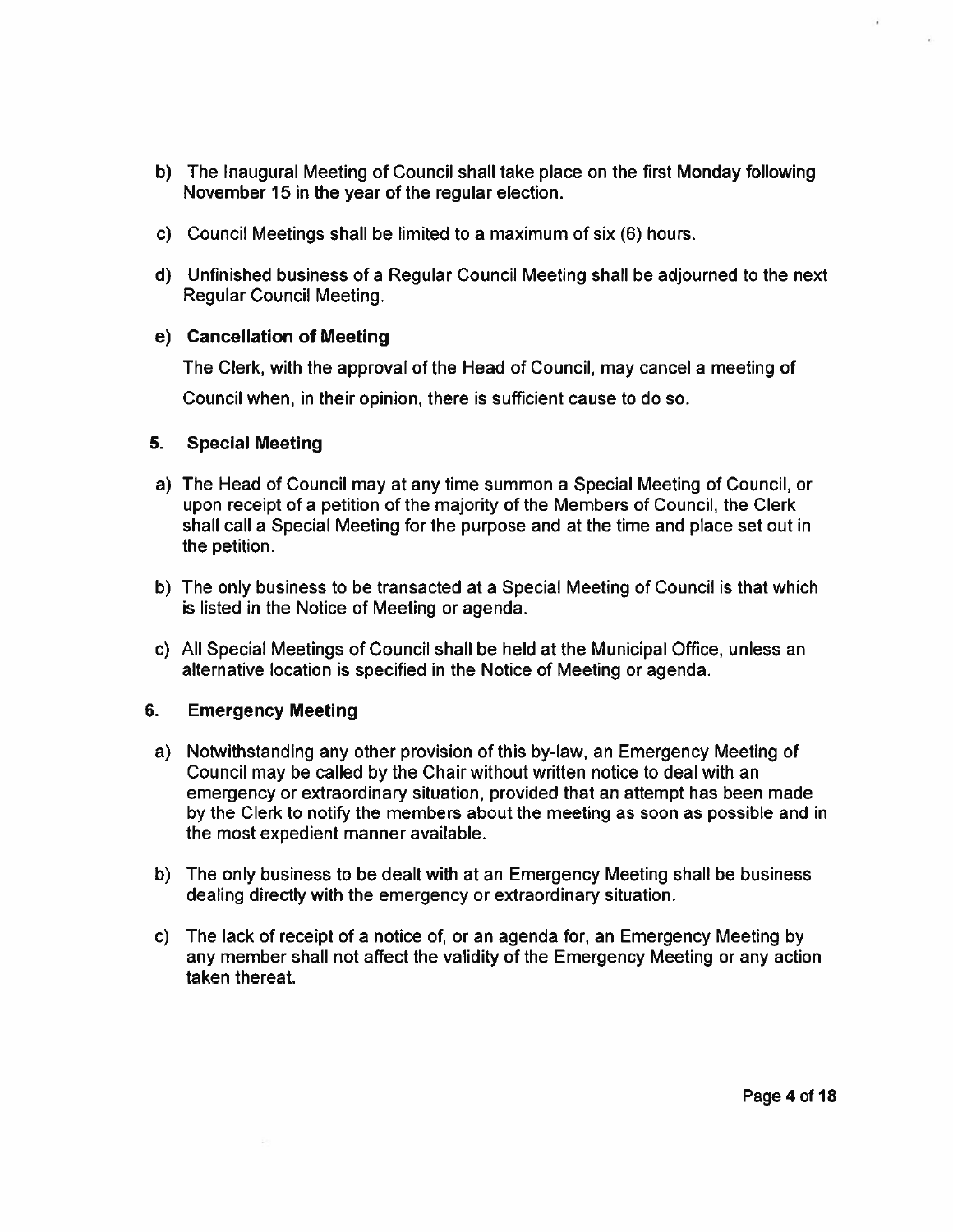#### 7. Closed Session

- a) As per the Municipal Act, meetings or part of meetings may be closed to the public if the subject matter being considered is related to:
	- i. the security of the property of the municipality or local board;
	- ñ. personal matters about an identifiable individual, including municipal or local board employees;
	- iii. <sup>a</sup> proposed or pending acquisition or disposition of land by the municipality or local board;
	- iv. labour relations or employee negotiations;
	- v. litigation or potential litigation, including matters before administrative tribunals, affecting the municipality or local board;
	- vi. advice that is subject to solicitor-client privilege, including communications necessary for that purpose;
	- vii. <sup>a</sup> matter in respec<sup>t</sup> of which <sup>a</sup> council, board, committee or other body may hold <sup>a</sup> closed meeting under another Act;
	- viii. information explicitly supplied in confidence to the municipality or local board by Canada, <sup>a</sup> province or territory or <sup>a</sup> Crown agency of any of them;
	- ix. <sup>a</sup> trade secret or scientific, technical, commercial, financial or labour relations information, supplied in confidence to the municipality or local board, which, if disclosed, could reasonably be expected to prejudice significantly the competitive position or interfere significantly with the contractual or other negotiations of <sup>a</sup> person, group of persons, or organization;
	- x. <sup>a</sup> trade secret or scientific, technical, commercial or financial information that belongs to the municipality to local board and has monetary value or potential monetary value; or
	- xi. <sup>a</sup> position. <sup>p</sup>lan. procedure, criteria or instruction to be applied to any negotiations carried on or to be carried on by or on behalf of the municipality or local board. 2001, c. 25, s. 239 (2); 2017. c. 10, Sch. 1, s. 26.
- b) <sup>A</sup> meeting or par<sup>t</sup> of <sup>a</sup> meeting shall be closed to the public if the subject matter being considered is,
	- i. <sup>a</sup> reques<sup>t</sup> under the Municipal Freedom of information and Protection of Privacy Act, if the council, board, commission or other body is the head of an institution for the purposes of that Act; or
	- ii. an ongoing investigation respecting the municipality, <sup>a</sup> local board or <sup>a</sup> municipally-controlled corporation by the Ombudsmen appointed under the Ombudsman Act, an Ombudsman referred to in subsection 223.13 (1)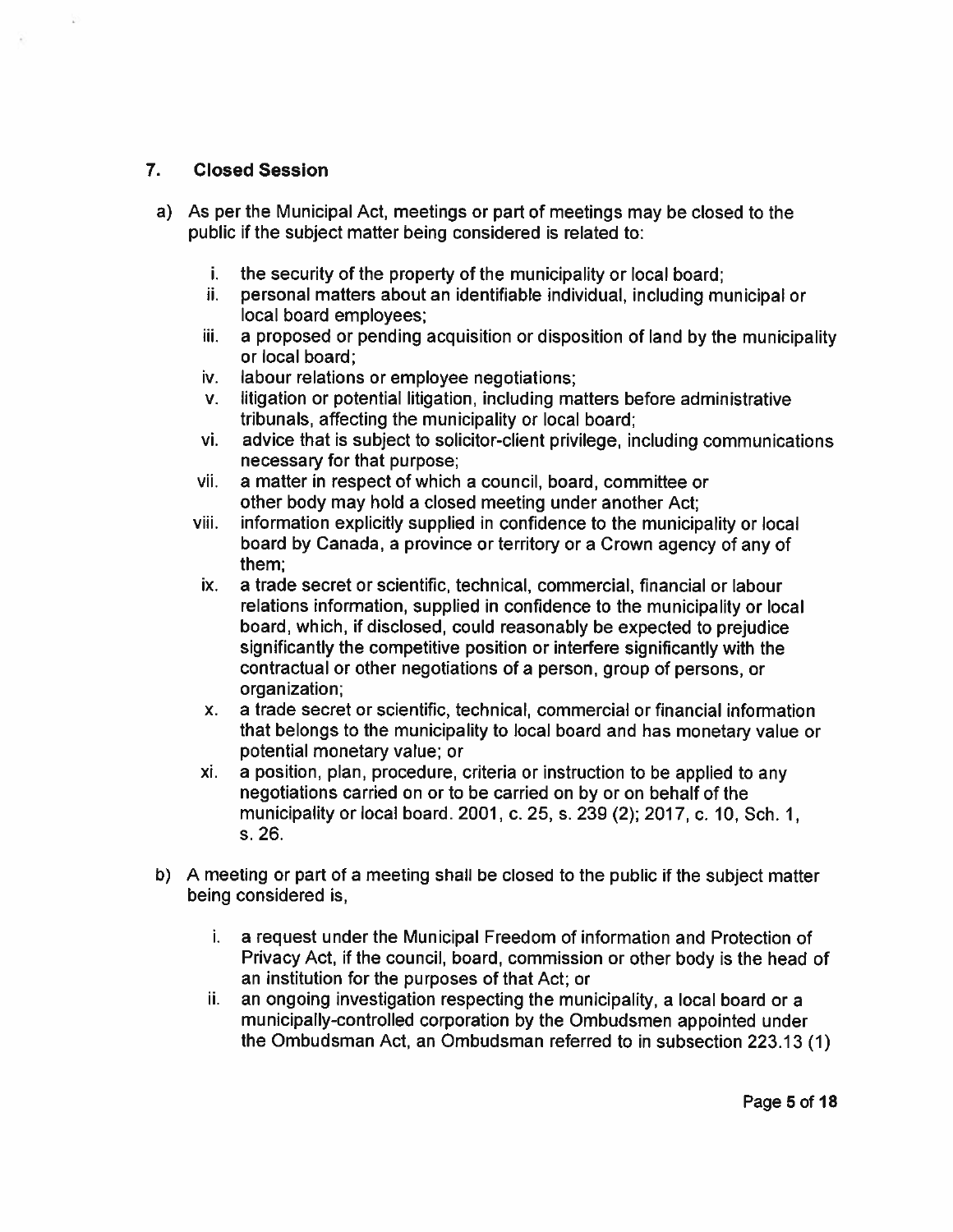of the Municipal Act, or the investigator referred to in subsection 239.2 (1) 2014, c. 13, Sch. 9, 22.

- c) <sup>A</sup> meeting of <sup>a</sup> council or local board or of <sup>a</sup> committee of either of them may be closed to the public if the following conditions are both satisfied:
	- i..  $\;$  the meeting is held for the purpose of educating or training the members.
	- ii. at the meeting, no member discusses or otherwise deals with any matter in a way that materially advances the business or decisionmaking of the council, local board or committee. 2006, c. 32, Sch. A, s.103  $(1).$
- d) Before holding <sup>a</sup> meeting or par<sup>t</sup> of <sup>a</sup> meeting that is to be closed to the public, <sup>a</sup> municipality or local board or committee of them shall state by resolution,
	- i. i. the fact of the holding of the closed meeting and the general nature of the matter to be considered at the closed meeting; or
	- ii. in the case of <sup>a</sup> meeting under subsection (3.1) (Educational or training sessions), the fact of the holding of the closed meeting, the genera<sup>l</sup> nature of its subject-matter and that it is to be closed under that subsection. 2001, c. 25, s. 239 (4); 2006, c. 32, Sch. A, s. 103 (2).
- e) All votes of Council shall be open to the public excep<sup>t</sup> those votes taken during <sup>a</sup> meeting or par<sup>t</sup> thereof that is closed to the public for <sup>a</sup> procedural matter or for <sup>g</sup>iving directions or instructions to officers, employees or agents of the Township or persons retained by or under contract with the Township, or to rise from closed session.
- f) Members shall ensure that confidential matters disclosed and materials provided to them during closed session are kept confidential. Members shall return to the Clerk all printed material and delete all electronic material provided for the purpose of closed session at the conclusion of the closed session portion of the meeting.
- g) If members are not going to be in attendance or are going to be late for <sup>a</sup> meeting, they shall contact the office of the Clerk or the Chair, in advance of the meeting.

#### 8.Order & Quorum

a) The Mayor shall be the Chair at all Regular Monthly Meetings of Council, Special and Emergency Meetings.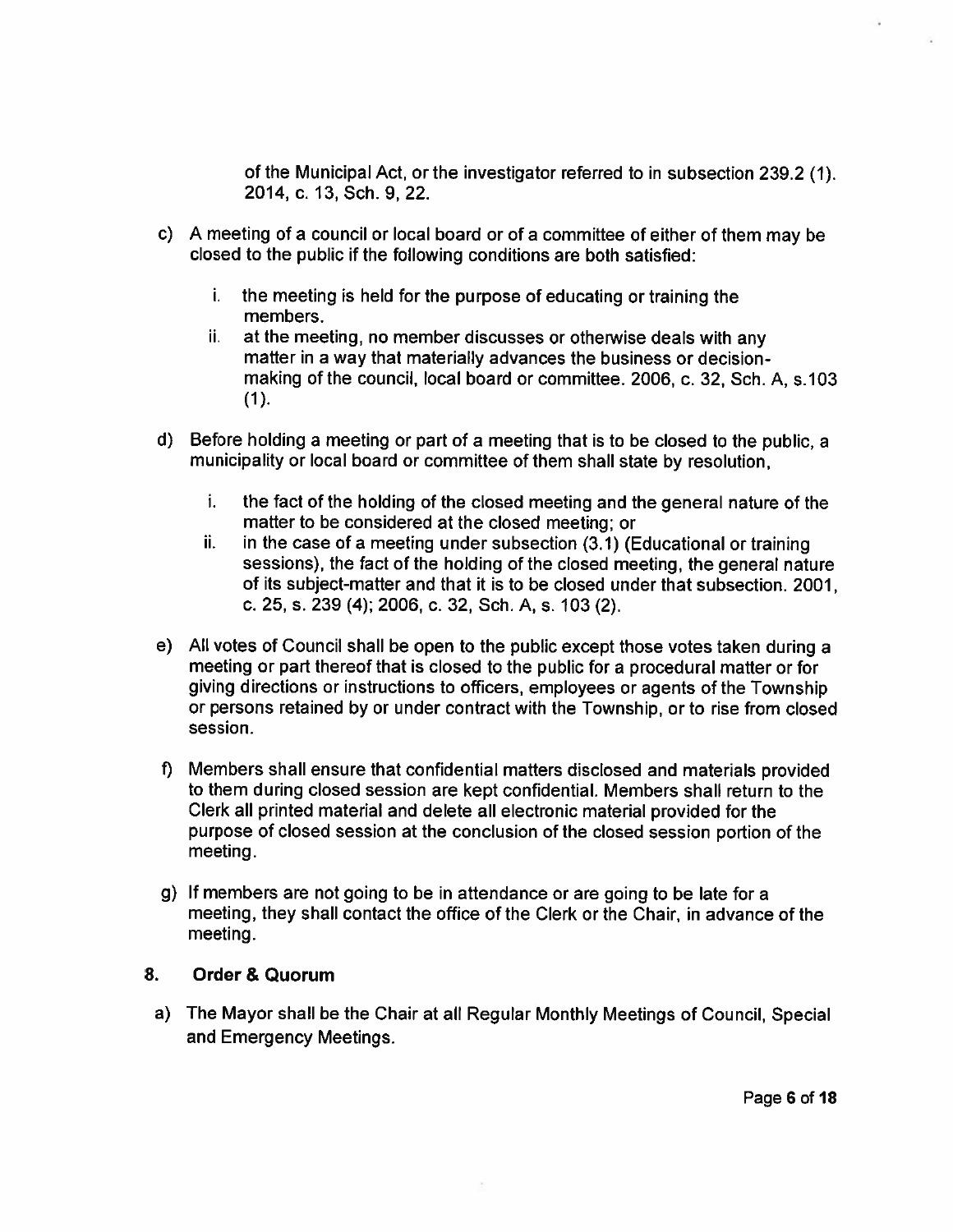- b) The Mayor shall call the meeting to order at the time appointed for <sup>a</sup> meeting or as soon as <sup>a</sup> quorum is present.
- c) In the case where the Mayor is not presen<sup>t</sup> within fifteen (15) minutes after the time appointed for <sup>a</sup> meeting of Council, the Deputy Mayor shall call the members to order.
- d) In the case where no quorum is presen<sup>t</sup> fifteen (15) minutes after the time appointed fora meeting, the Clerk shall record the names of the Council members presen<sup>t</sup> and the meeting shall stand adjourned until the date of the next meeting of Council called in accordance with the provisions of this by-law.
- e) During an absence of the Mayor and the Deputy Mayor of Council, from the municipality for <sup>a</sup> prolonged or designated period, the three (3) Ward Councillors, if <sup>a</sup> quorum is present, are designated to act as the Chair for the Regular Meetings, in alphabetical order on <sup>a</sup> rotational basis.
- f) Where the number of members who are unable to participate in <sup>a</sup> meeting by reason of the provisions of the Municipal Conflict of Interest Act, R.S.O. 1990, is such that, at that meeting the remaining members are insufficient to constitute <sup>a</sup> quorum then, despite any other general or special act, the remaining number of members shall be deemed to constitute <sup>a</sup> quorum provided such number is not less than two (2). When the remaining number of members is two, the concurrent votes of both are necessary to carry any resolution, by-law or other measure.

### 9. Notice of Meetings

- a) The posted agenda shall be considered as adequate notice of Regular and Special Meetings of Council.
- b) Public Notice of Regular Meetings and scheduled Special Budget Meetings shall be effected by posting the meeting agenda on the Township website and on the Municipal Office bulletin board no later than five (5) calendar days immediately preceding the meeting.
- c) The date, time and location of the meeting, together with all matters to be included in the order of business shall be included in the Public Notice. In the event the meeting date and/or time and/or location is changed, the Public Notice will be effected within <sup>a</sup> similar time frame for the new meeting date.
- d) The Clerk shall deliver notice of each Special Meeting of Council to each member by persona<sup>l</sup> contact, telephone, facsimile or electronic mail at least forty-eight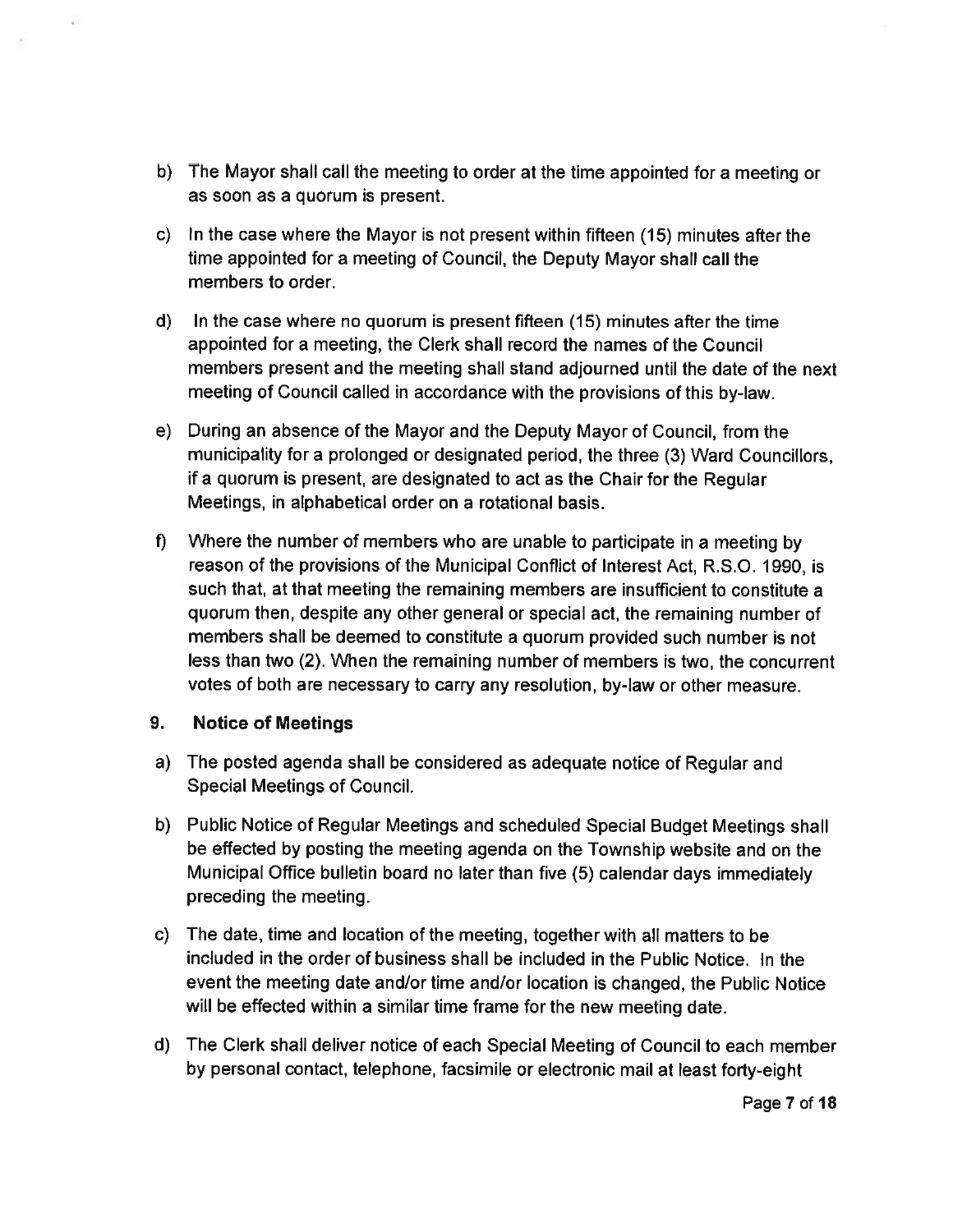(48) hours before the time set for such Special Meeting and in the notice shall specify the business to be transacted. An agenda constitutes such notice and shall also be posted on the Township website and on the Municipal Office bulletin board.

- e) The forty-eight (48) hours notice required by Section 9(d) may be waived in the case of an Emergency Meeting as determined by the Head of Council.
- f) Lack of receipt of the notice shall not affect the validity of holding the meeting nor any action taken at the meeting.

### 10. Electronic Participation at Meetings

- 10.1 Notwithstanding the provisions of the Procedural By-law <sup>a</sup> Member of Council may participate electronically in <sup>a</sup> Meeting that is either open or closed to the public and in doing so may be counted in determining whether or not a quorum of members is present at any point in time.
- 10.2 Electronic meetings are those held by means of telecommunication instruments including but not limited to telephones, computers and video conferencing.
- 10.3 Members must provide notice to the Clerk by 4:30 p.m. on the day prior to the meeting to ensure the proper technology is enabled to make electronic participation available.
- 10.4 All votes during <sup>a</sup> meeting where some or all Members are participating electronically shall be recorded votes.
- 10.5 Where the Rules of Procedure conflict with the need to facilitate electronic participation, the Chair shall have the authority to modify the Rules of Procedure to ensure Members can effectively electronically participate in the meeting.
- 10.6 The Clerk or designate may provide for the electronic participation of Staff, including electronic participation of the Clerk or designate.
- 10.7 In the event that members of the public are not permitted to attend <sup>a</sup> Regular Meeting or Special Budget Meeting of Council and electronic participation of the public cannot be facilitated due to the emergency, the public will be requested to provide their comments in writing to the Clerk at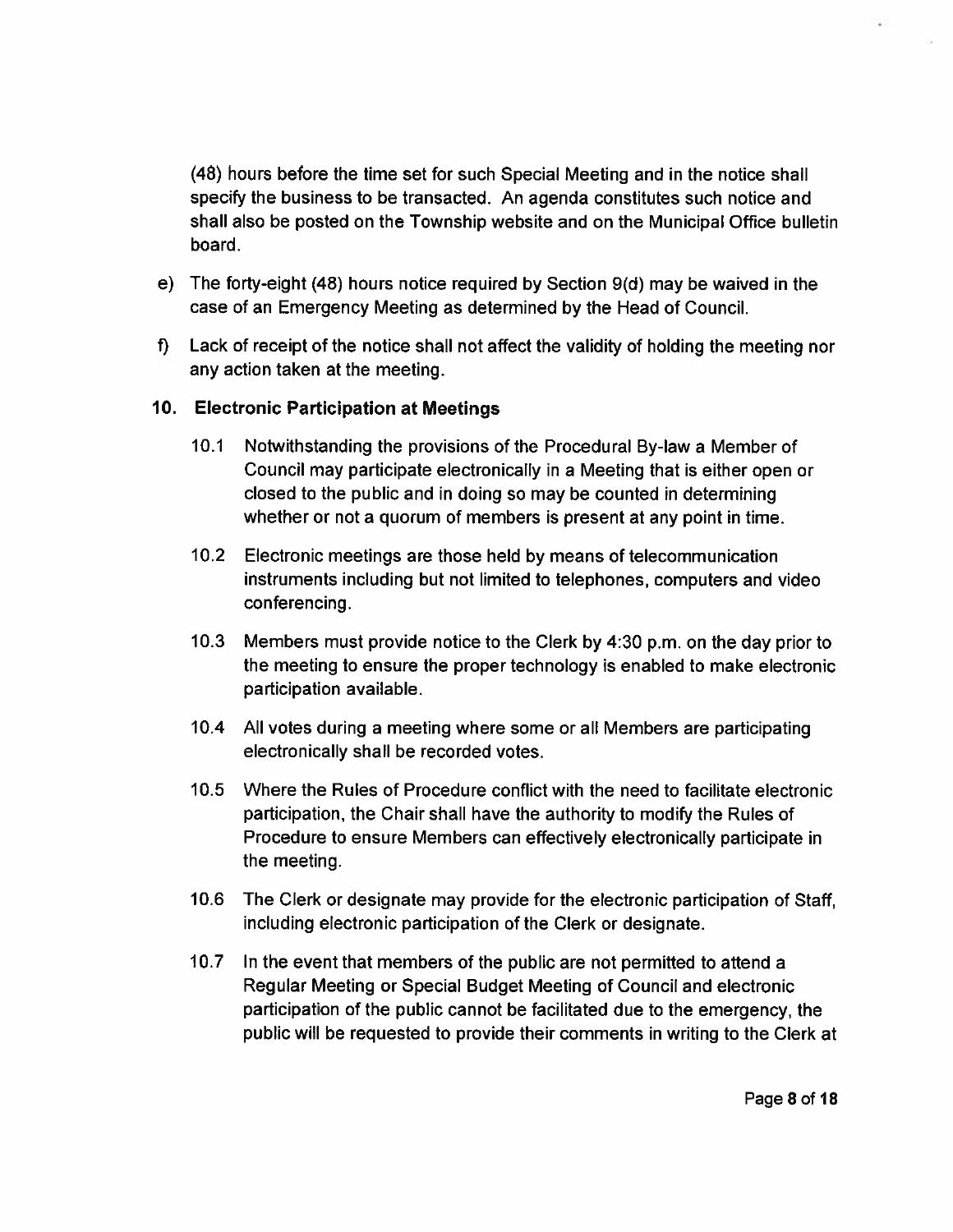least three (3) hours prior to the meeting. Any Special or Emergency Meeting of Council will not allow for public comment submissions.

10.8 If the meeting is interrupted and the live feed cannot be resumed within fifteen (15) minutes the meeting will be considered adjourned. The names of the members presen<sup>t</sup> shall be recorded in the minutes of the meeting and any decisions of Council and/or Committee up to the point in time of the interruption, will be recorded and the remainder of the items will be discussed at the next regularly scheduled meeting or at the call of the Chair and proper notice shall be given.

#### Agenda & Order of Business

#### 11. Agenda

- a) Agendas shall be generally formatted by the Clerk under the following headings but modifications or the order of business may be affected without requiring an amendment to this by-law:
	- i. Open Session
	- ii. Call to Order
	- iii. Approval of the Agenda
	- iv. Disclosure of Pecuniary Interest
	- v. Closed Session
	- vi. Report from Closed Session
	- vii. Delegations
	- viii. Minutes
	- ix. Minutes from Committees and Boards
	- x. Reports
	- xi. General Business
	- xii. Correspondence for Action
	- xiii. Correspondence for Information
	- xiv. By-laws
	- xv. Unfinished Business
	- xvi. Notice of Motion
	- xvii. Confirming By-law
	- xviii. Adjournment
- b) All material to be included in the agenda, including Closed Session materials, shall be delivered to the Clerk not later than 12:00 p.m. six (6) business days prior to the meeting date.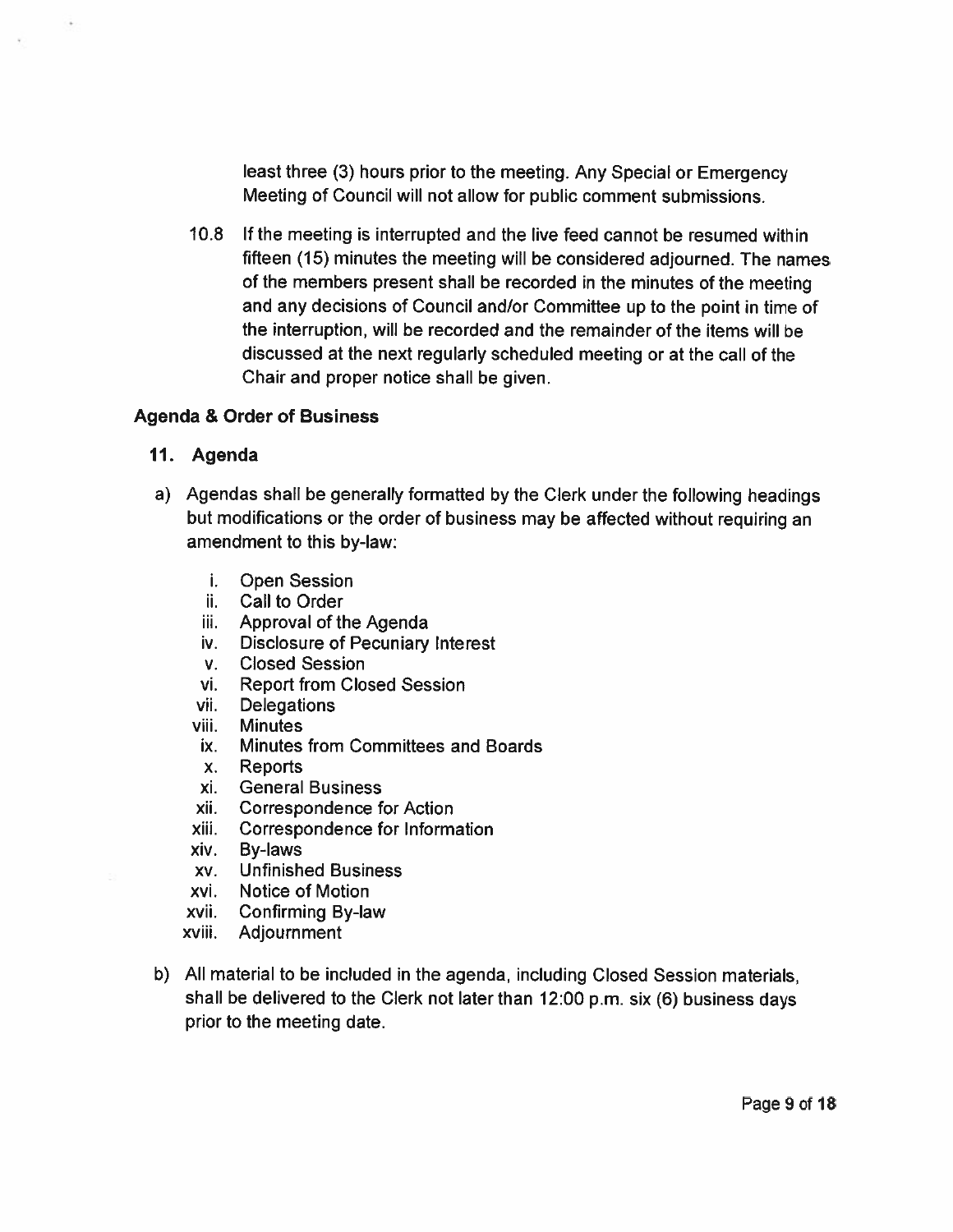c) An item of business not listed on the agenda cannot be introduced at <sup>a</sup> Council meeting without <sup>a</sup> unanimous vote of Council members present.

### 12. Disclosure of Pecuniary Interest

- a) It shall be the responsibility of each member of Council to identify and disclose any pecuniary interest and the general nature thereof as defined in the Municipal Conflict of Interest Act, in any item or mailer before the Council or Committee. Members who require legal advice concerning any potential conflicts are required to retain independent legal advice and shall not contact the municipal solicitor for such advice.
- b) Where <sup>a</sup> Council member, either on his/her own behalf or while acting, by with or through another, has any pecuniary interest, direct or indirect in any matters and is presen<sup>t</sup> at <sup>a</sup> meeting at which the matter is the subject of consideration, the member shall:
	- i. prior to any consideration of the matter at the meeting, disclose the interest and the general nature thereof;
	- ii. not take par<sup>t</sup> in the discussion;
	- iii. not vote on any question in respect of the matter; and
	- iv. not attempt in any way whether before, during or after the meeting to influence the voting on any such question.
- c) Where <sup>a</sup> meeting is not open to the public the Council member shall forthwith leave the meeting for the par<sup>t</sup> of the meeting during which the matter is under consideration, and also disclose the interest, but not the general nature of that interest at the next meeting that is open to the public.
- d) Where the interest of <sup>a</sup> Council member has not been disclosed by reason or absence from the particular meeting, the member shall disclose the interest and otherwise comply at the first meeting attended by the member after the particular meeting.
- e) The Clerk shall record the particulars of any disclosure of pecuniary interest made by the Council member and any such record shall appear in the minutes of that particular meeting.
- f) At <sup>a</sup> meeting which <sup>a</sup> member discloses an interest, or as soon as possible afterward, the member shall file the Disclosure of Pecuniary Interest Form (Schedule A) with the Clerk of the municipality or the secretary of the committee or local board, as the case may be.

Page 10 of 18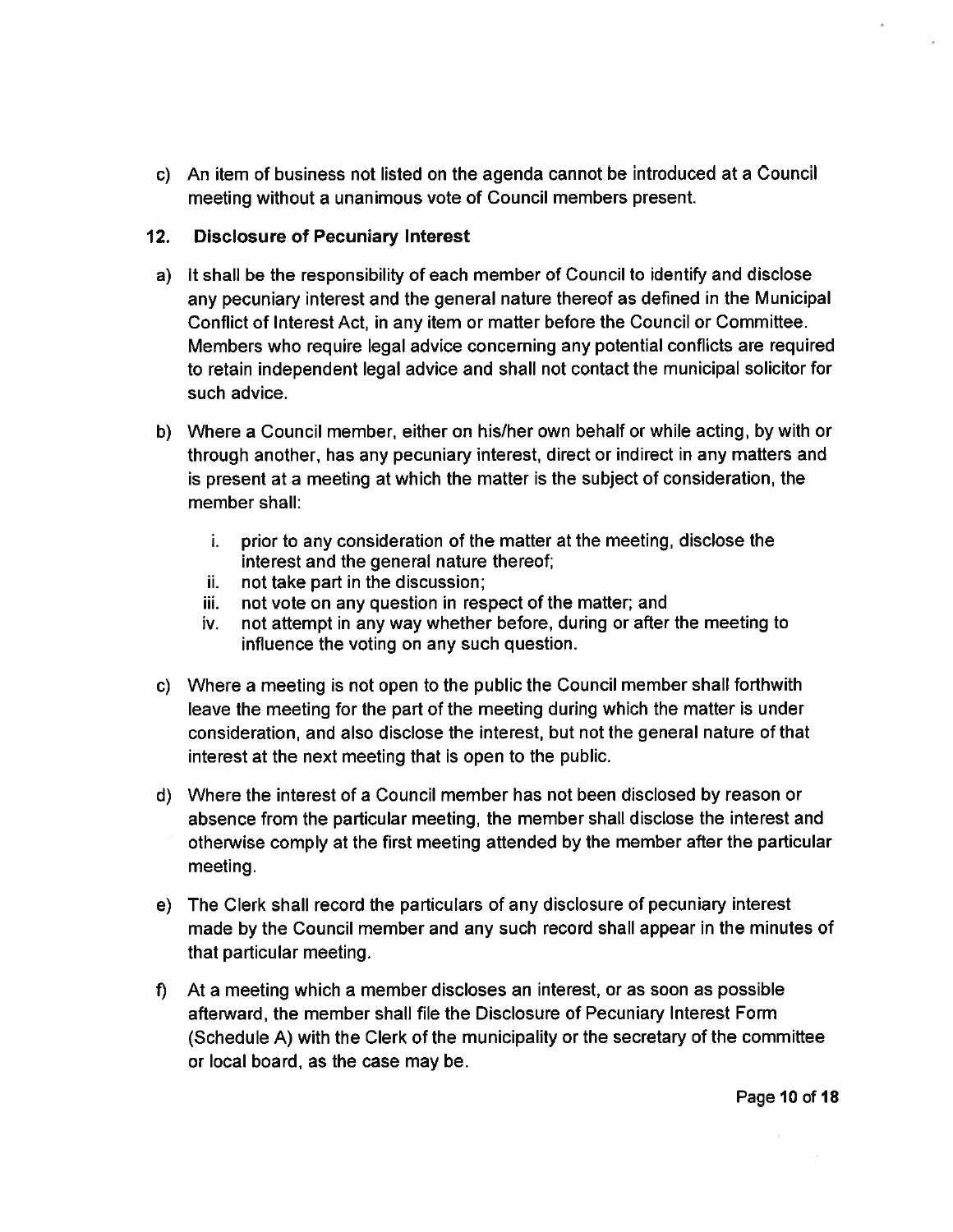#### 13. Oelegations

- a) Any delegation that wishes to address Council for the purpose of making <sup>a</sup> verbal presentation to Council, will complete and sign a "Delegation Request" form and submit it to the Clerk along with any presentation five (5) business days prior to the Council meeting.
- b) Any delegation that has previously appeared before Council regarding the same matter will not be permitted to address Council within six (6) months of the initial visit, unless in the opinion of the Clerk there is new information that is pertinent to the matter.
- c) The Clerk, in consultation with the Chief Administrative Officer, may refuse <sup>a</sup> delegation when there has been at least one (1) public meeting held at which the public has been provided the opportunity to make <sup>a</sup> formal presentation to Council on that particular subject within the previous six (6) months.
- d) The Clerk shall review the presentation material and in consultation with the Chief Administrative Officer, determine if the subject matter falls within the jurisdiction of Council.
- e) Delegations shall be listed on the agenda in the order set by the Clerk and the length of agenda shall be considered when approving the number of delegations at each meeting.
- f) Delegation shall be limited to fifteen (15) minutes to address Council. Delegates will be advised of the ten (10) minutes time limit for the presentation, the time limit of five (5) minutes for questions and the restriction of two (2) presenters in advance of the delegation. This time may be extended at the discretion of Council.
- g) Members of the public attending <sup>a</sup> Council meeting shall respec<sup>t</sup> the decorum of Council, shall not display signs or <sup>p</sup>lacards and refrain from speaking disrespectfully, using offensive language, public outbursts, shouting or behaviour which disrupts the debate, discussion and/or general proceedings of the Council.

### Conduct of Meeting Proceedings and Those in Attendance

### 14. Conduct of Council Meeting Proceedings

a) It shall be the duty of the Chair to: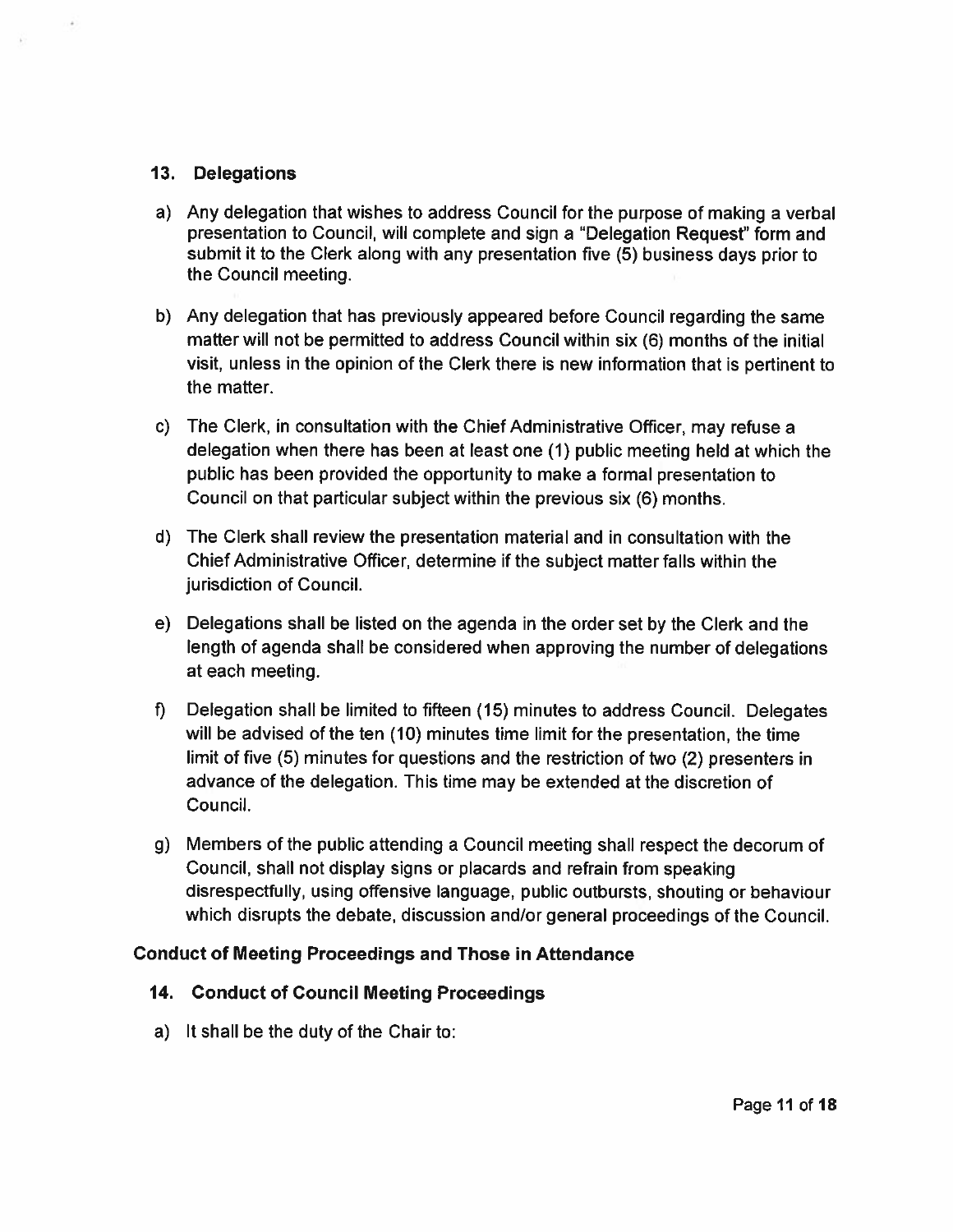- i. open the meeting of Council by taking the Chair and calling the members to order;
- ii.  $\;$  announce the business before the Council in the order in which it is to be acted upon;
- iii. receive and submit, in the proper manner, all motions presented by Council members;
- iv. pu<sup>t</sup> to vote all questions which are moved and seconded, and to announce the result;
- v. decline to pu<sup>t</sup> to vote motions which infringe the rules of procedure;
- vi. restrain the members, within the rules of order, when engaged in debate;
- vii. enforce on all occasions the observance of order and decorum among the Council members and those in the gallery;
- viii. authenticate, by his/her signature all by-laws and minutes of Council;
- ix. $\,\ldots\,$  inform the Council, when necessary, on a point of order usage
- x. represen<sup>t</sup> and suppor<sup>t</sup> the Council, declaring its will, and implicitly obeying its decisions in all things;
- xi. ensure that the decisions of Council are in conformity with the laws and by-laws governing the activities of the Council; and
- xii. adjourn the meeting when the business is concluded.

#### 15. Conduct of Council Members

- a) No member shall:
	- i. speak disrespectfully of any other person;
	- ii. use offensive words or unparliamentary language in or against the Counci or against any member in <sup>a</sup> discriminatory manner;
	- Hi.speak on any subject other than the subject in debate;
	- iv. criticize any decision of Council excep<sup>t</sup> for the purpose of moving that <sup>a</sup> question be reconsidered;
	- v. disobey the rules of Council or <sup>a</sup> decision of the Chair or Council on questions of order or privilege or upon the interpretation of the rules of Council;
	- vi. violate the confidentiality of any mailer considered in Closed Session.
- b) Every elected or appointed official or delegation shall address his/her remarks to the Chair. When two or more persons wish to speak, the Chair shall designate the person who has the floor.
- c) When <sup>a</sup> person is speaking, no other person shall interrupt that person excep<sup>t</sup> <sup>a</sup> member raising <sup>a</sup> point of order or privilege.
- d) Council members shall refrain from behaviour that could constitute an act of disorder or misbehaviour: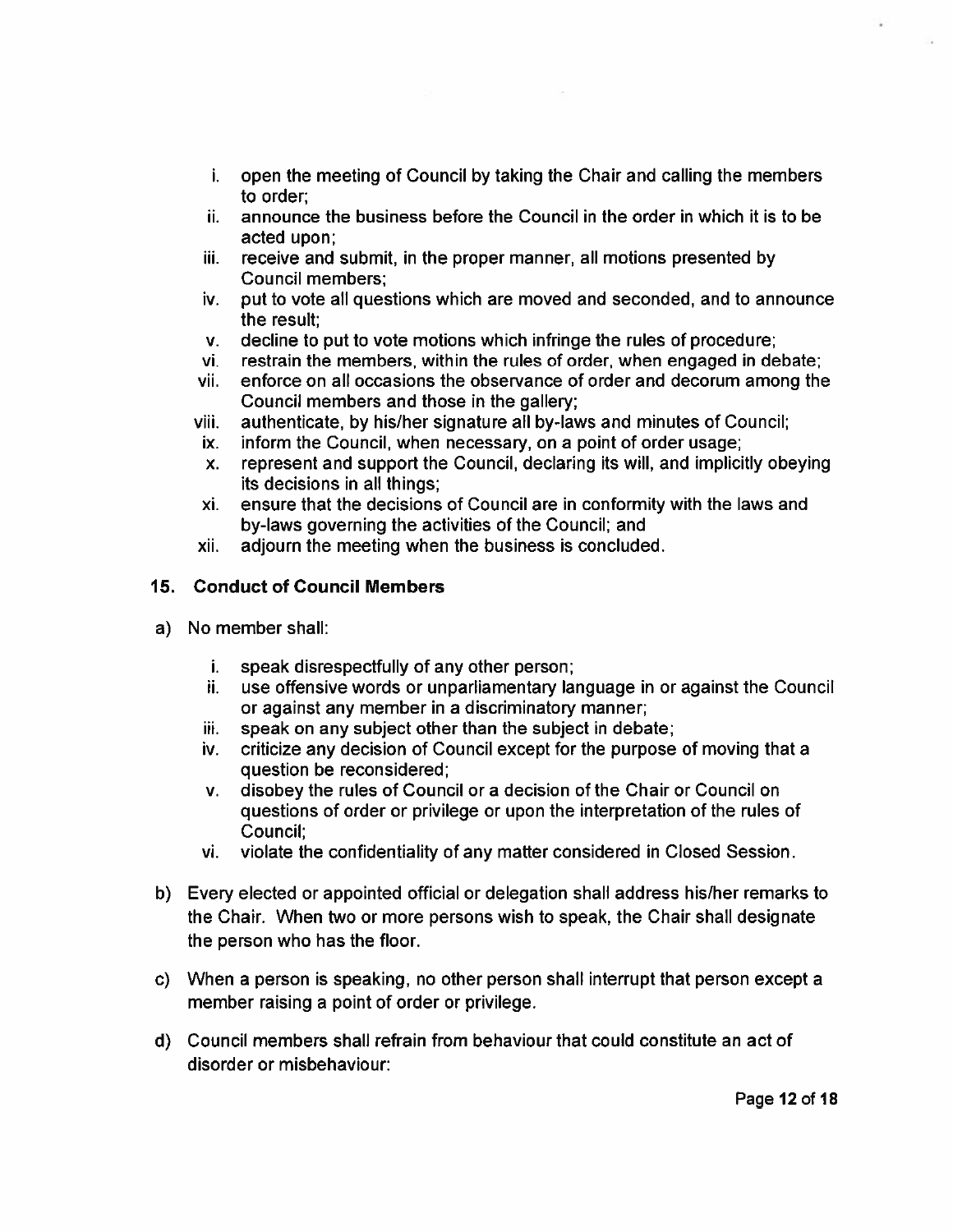- i. is an abuse of power or otherwise amounts to discrimination, intimidation, harassment, verbal abuse, or the adverse treatment of others.
- ii. prejudices the provision of a service or services to the community.
- e) Council members shall acknowledge that only Council as <sup>a</sup> whole has the capacity to direct staff members to carry out specific tasks or functions and Council members shall not publicly criticize individual members of staff in <sup>a</sup> way that casts doubt on their professional competence and credibility.
- f) <sup>A</sup> member who is called to order shall immediately cease to speak. Any member who persists and ignores the Chair's call to order or the conduct that gave rise to the chair's call to order may be ordered to leave the meeting by the Chair.
- g) A member must apologize first but the continued presence of the member remains at the discretion of the Chair.

### 16. Conduct of Members of the Public

- a) Members of the public who constitute the audience in the Council Chambers during <sup>a</sup> Council meeting are expected to maintain order and quiet and shall not:
	- i. address the Council without consensus of the Council members;
	- ii. interrupt any speech or action of the Council members or any other person addressing the Council; or
	- iii. display or have in their possession, during <sup>a</sup> Council meeting, <sup>p</sup>icket signs or <sup>p</sup>lacards in any location where <sup>a</sup> Council meeting is being held.

### 17. Petitions & Communications

- a) Every communication, including <sup>a</sup> petition intended to be presented to the Council, shall be legibly written or printed and shall not contain any obscene or improper language and shall be signed by at least one person and filed with the Clerk. In addition, such communication must include the name and address of at least one of the authors. No anonymous correspondence will be accepted or provided to Council.
- b) Communication received by the Clerk and addressed to Council will be provided to the Council members and originals will be kept in the Clerk's Department.

### 18. Unfinished Business

a) The items listed in the order of the topics set out in the agenda of prior meetings which have not been dealt with by Council shall be noted and repeated on each subsequent agenda under Unfinished Business until disposed of by Council, or unless removed from the agenda by resolution of Council.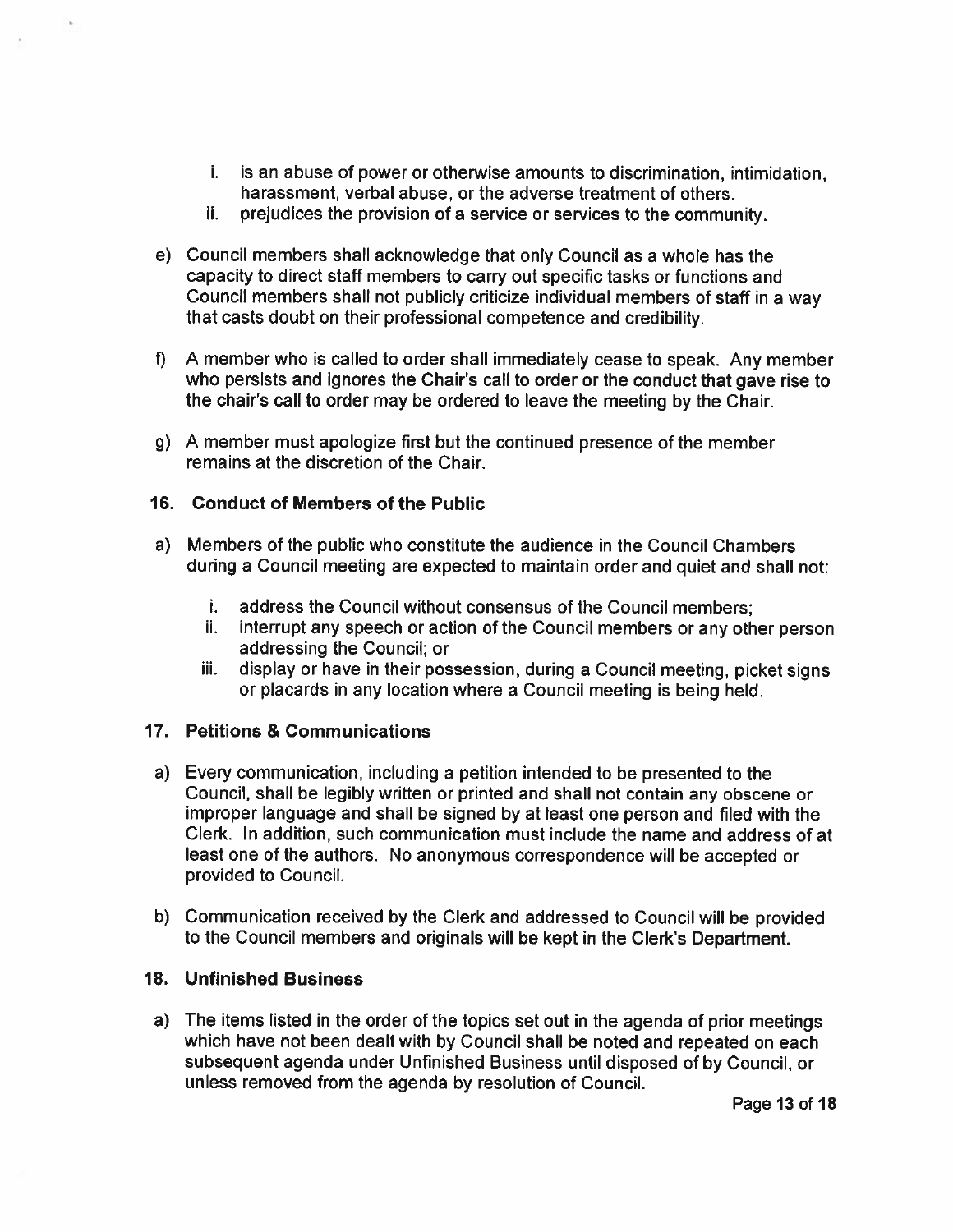#### 19. Reading of By-laws

- a) Every by-law shall be introduced upon motion by <sup>a</sup> Member of the Council and any number of by-laws may be introduced together in one motion, but Council shall, at the reques<sup>t</sup> of <sup>a</sup> Member, deal separately with any by-law. Every by-law shall have three (3) readings prior to it being passed. A Member of Council may introduce all three readings of <sup>a</sup> by-law within the same motion, duly moved and seconded. If Council so determines, <sup>a</sup> by-law may be taken as read.
- b) Every by-law which has been passed by the Council shall be numbered and dated and shall be sealed with the seal of the Corporation and signed by the Mayor and the Clerk and shall be deposited by the Clerk in the Municipal Office for safekeeping.
- c) The Head of Council, or in the Head's absence, the Deputy Mayor and the Clerk are hereby authorized to sign all agreements and other municipal documents that have been approved by Council.
- d) At the conclusion of every Regular, Special and Emergency Council Meeting prior to adjournment, <sup>a</sup> confirming by-law shall be brought forward to confirm the actions of the Council at the meeting in respec<sup>t</sup> of each motion, resolution and other action taken. A confirming by-law when introduced, shall be taken as having been given three readings and shall be voted on without debate.

#### 20. Rules of Debate

- a) Every member prior to speaking to any question or motion shall formally address the Chair.
- b) The Chair shall designate the member who has the floor when two or more members reques<sup>t</sup> to speak.
- c) No member shall be deemed to have precedence or seniority over any other member.
- d) A member shall not speak more than twice to any motion unless otherwise permitted by the Chair, excep<sup>t</sup> the member who has made the motion shall be allowed to reply for <sup>a</sup> maximum of five (5) minutes.
- e) Every motion or amendment stated by the Chair shall be deemed to be in the possession of the Council and can only be withdrawn before <sup>a</sup> decision, and with the consent of the mover.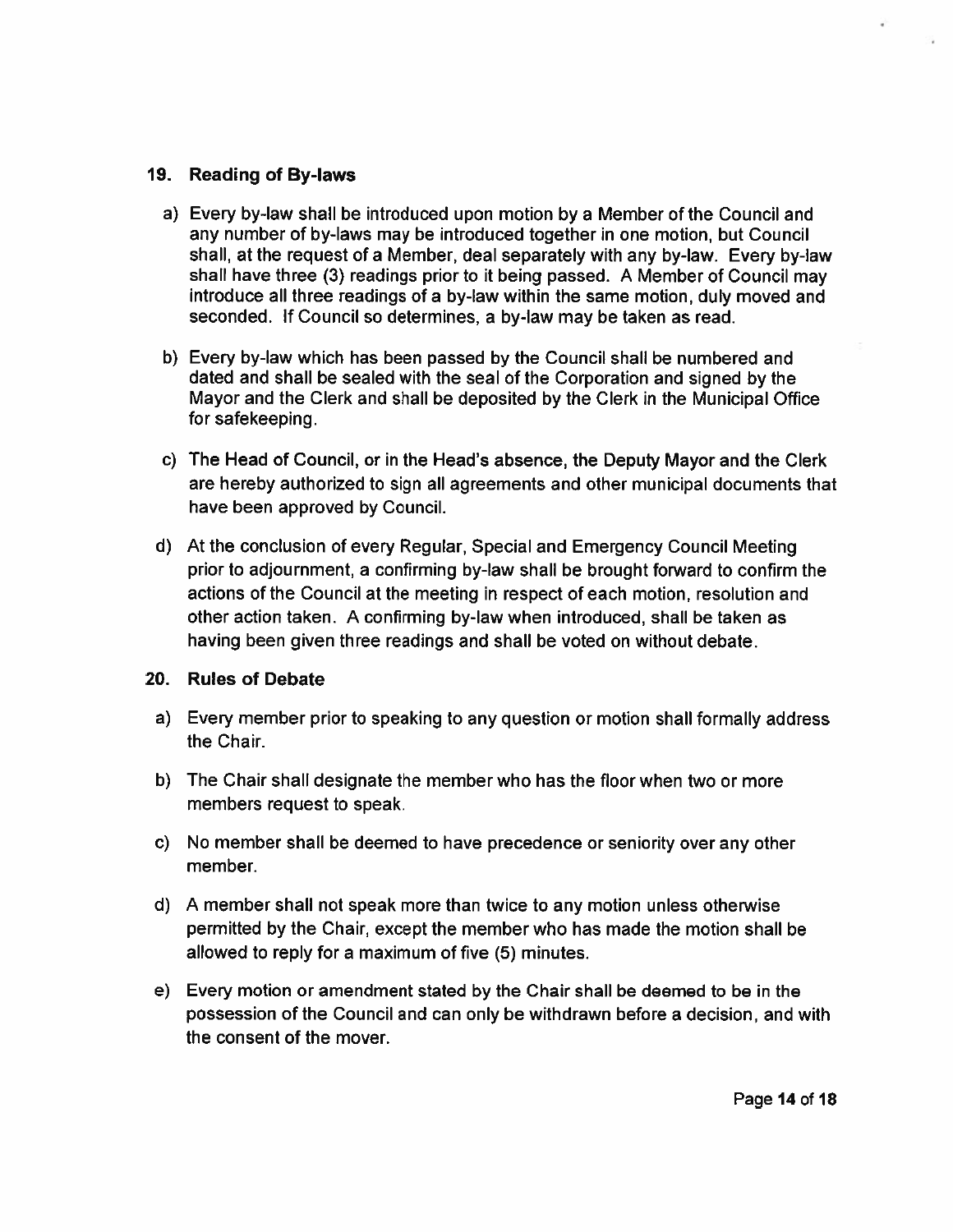- f) When the Chair calls <sup>a</sup> member to order, that member shall cease speaking until the Point of Order is dealt with and that member shall not spea<sup>k</sup> again to the matter under discussion without the permission of the Chair unless to appeal the ruling of the Chair.
- g) Every Council member presen<sup>t</sup> at <sup>a</sup> meeting of the Council when <sup>a</sup> motion is stated shall vote on the motion unless disqualified by statute.

#### 21. Recorded Vote

- a) When <sup>a</sup> member presen<sup>t</sup> requests <sup>a</sup> recorded vote, all members presen<sup>t</sup> at the meeting must vote, unless otherwise disqualified by statute. <sup>A</sup> reques<sup>t</sup> for <sup>a</sup> recorded vote can be made before or immediately after the taking of <sup>a</sup> vote on any motion.
- b) Each member name shall be called out by the Clerk in <sup>a</sup> random order and shall be recorded in the minutes.
- c) All votes during <sup>a</sup> meeting where some or all Members are participating electronically shall be recorded votes.

#### Motions

- a) All motions shall be seconded before being debated or pu<sup>t</sup> from the Chair. When <sup>a</sup> motion is seconded, and at the reques<sup>t</sup> of <sup>a</sup> Council member, it may be read by the Clerk before being voted upon.
- b) If the Chair is of the opinion that <sup>a</sup> motion is contrary to the rules and privileges of the Council, he/she shall apprise the members thereof immediately before putting the question, and shall cite the rule or authority applicable to the case without argument or comment.
- c) The following matter and motions may be introduced orally without notice and be decided without debate.
	- i. A point of order
	- ii. A point of privilege
	- iii. A motion to adjourn
	- iv. A motion to defer
	- v. A motion to refer
	- vi. <sup>A</sup> motion to suspend the rules of procedure
	- vii. A motion to recess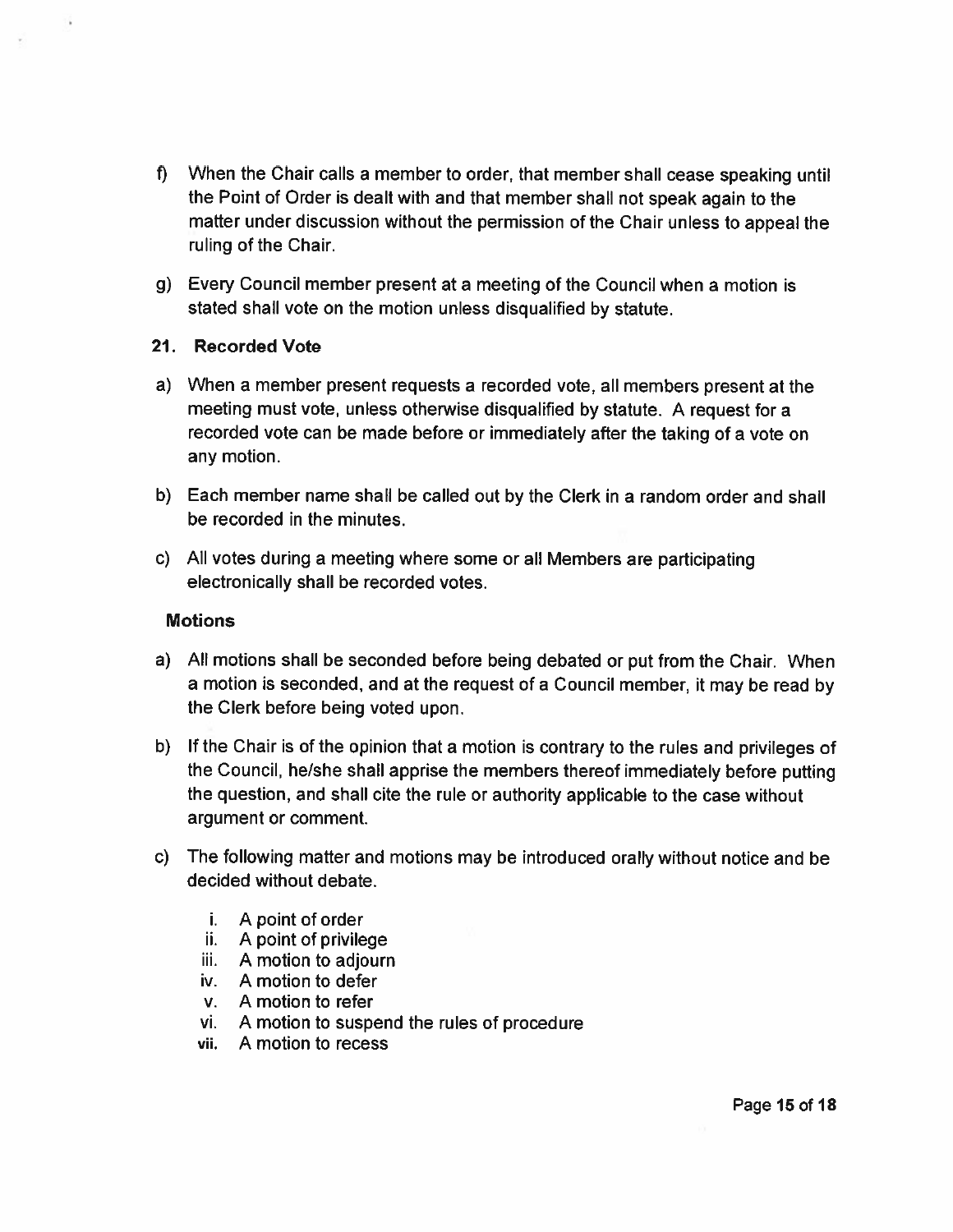- d) When <sup>a</sup> motion is under debate, no motion shall be received other than <sup>a</sup> motion to; amend, defer, or refer.
- e) Motion to amend Only one amendment at <sup>a</sup> time can be presented to the main motion and when an amendment has been decided, another may be introduced. The amendment shall be voted on, and once carried, the main motion as amended, shall be pu<sup>t</sup> to <sup>a</sup> vote.
- f) Motion to defer (table) A "motion to defer" <sup>a</sup> matter to <sup>a</sup> certain date shall be open to debate to determine as to the date to which the matter is deferred.
- g) Motion to refer <sup>A</sup> "motion to refer" <sup>a</sup> matter under consideration shall be open to debate and shall include the terms on which the matter is being referred, the reason for the referral and the time at which it is to be returned.
- h) Motion to put the question  $-A$  "motion to put the question" (close debate):
	- i. Shall not be amended;
	- ii. Shall not be debated
	- Hi. Shall apply to the motion or amendment under debate at the time when the motion to pu<sup>t</sup> the question is made.
- i) Motion to withdraw -After <sup>a</sup> motion is read or stated by the Chair, it shall be deemed to be in the possession of Council. Once in the possession of Council, <sup>a</sup> request, from the mover, to withdraw <sup>a</sup> motion shall be in order and, on hearing no objections, the motion shall be considered withdrawn without the necessity of consent from the seconder of the motion. If <sup>a</sup> member objects to the motion being withdrawn, the motion shall be voted on accordingly.
- j) Motion to reconsider <sup>A</sup> motion requesting to bring back, for further consideration, an identical motion which has already been voted on by Council, A motion to reconsider:
	- i. Is not in order when another has the floor
	- ii. Must be seconded
	- iii. Debate must be confined to reasons for or against reconsideration
	- iv. Is not amendable;
	- v. Cannot be reconsidered.

A motion may be reconsidered provided that <sup>a</sup> member who voted with the majority on the original motion moves for reconsideration of the original motion.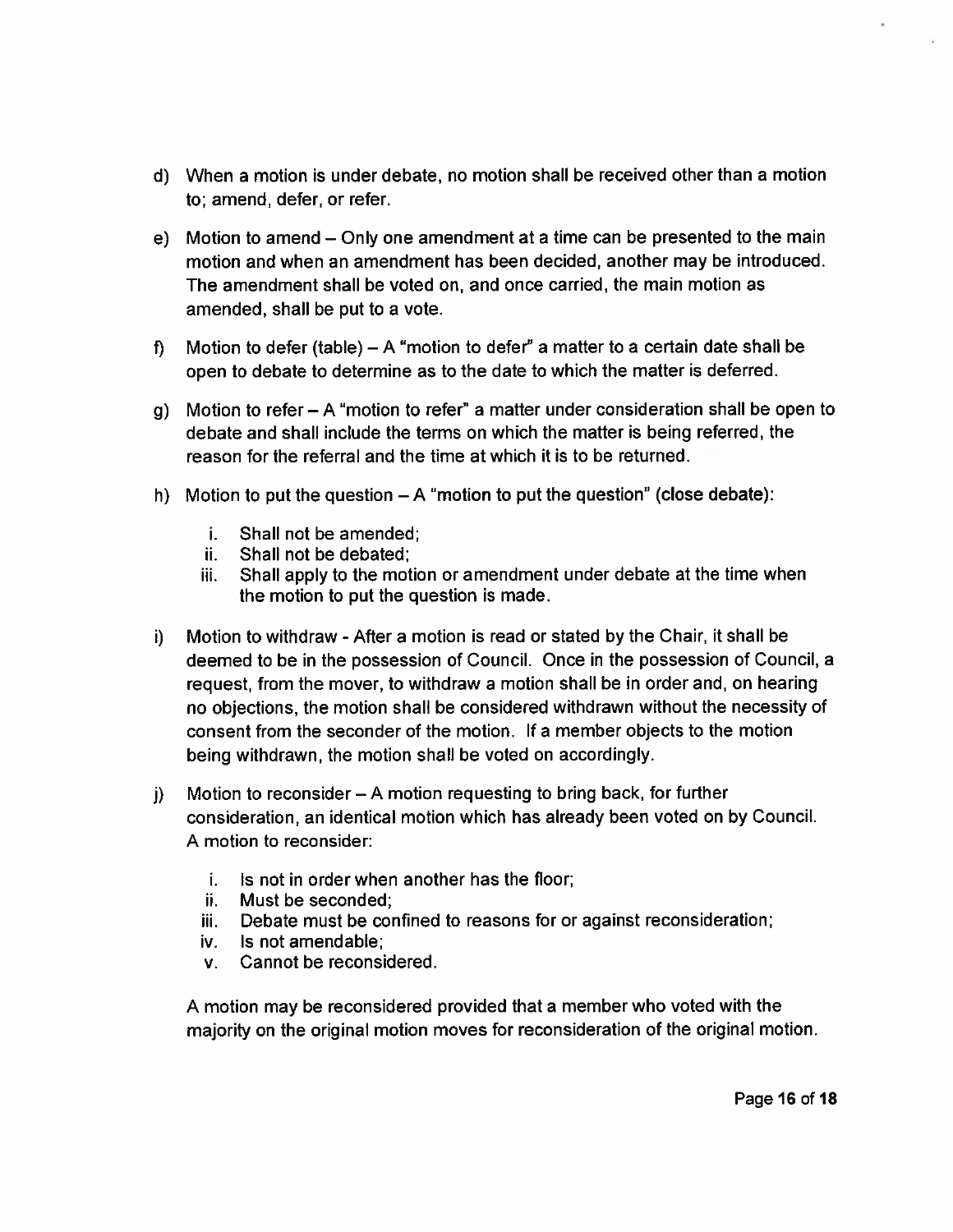When <sup>a</sup> motion for reconsideration is made at the same meeting at which the question to be reconsidered was dealt with, the motion for reconsideration shall be resolved at that meeting and shall require the suppor<sup>t</sup> of <sup>a</sup> majority of the members present.

When <sup>a</sup> motion for reconsideration is made at <sup>a</sup> meeting subsequent to that at which the question to be reconsidered was dealt with, the motion for reconsideration shall be initiated by <sup>a</sup> notice of motion and shall follow that procedure as outlined in this by-law.

<sup>A</sup> motion to reconsider suspends action on the motion to which it applies until it has been decided.

No motion shall be reconsidered six (6) months after the original motion and shall not be reconsidered more than once.  $\leq$   $\frac{1}{2}$   $\frac{1}{2}$   $\frac{1}{2}$   $\frac{1}{2}$   $\frac{1}{2}$ 

### 22. Notice of Motion

- a) <sup>A</sup> member who wishes to introduce <sup>a</sup> new motion at <sup>a</sup> meeting regarding <sup>a</sup> matter that would not otherwise be considered by the Council at such meeting, shall provide the motion in writing to the Clerk at the conclusion of the meeting.
- b) A Notice of Motion shall be read aloud and not be considered or debated until the next Regular Meeting of which the mover of the motion is in attendance.
- c) <sup>A</sup> Notice of Motion that is called for by the Chair at two (2) successive meetings and not proceeded with shall be dropped from the agenda.

### 23. Point of Order

- a) The Chair shall preserve order and decide questions of order.
- b) When <sup>a</sup> member raises <sup>a</sup> point of order, he/she shall state the Point of Order to the Chair who shall then decide upon the Point of Order and advise the members of the decision.
- c) Unless <sup>a</sup> member immediately appeals the Chair's decision to the Council, the decision of the Chair shall be final.
- d) If <sup>a</sup> member appeals to the Council on <sup>a</sup> Point of Order, Council shall hear the reasons for the appea<sup>l</sup> from the appellant. The decision will be made by <sup>a</sup> majority vote of Council and shall be decided without debate and shall be final.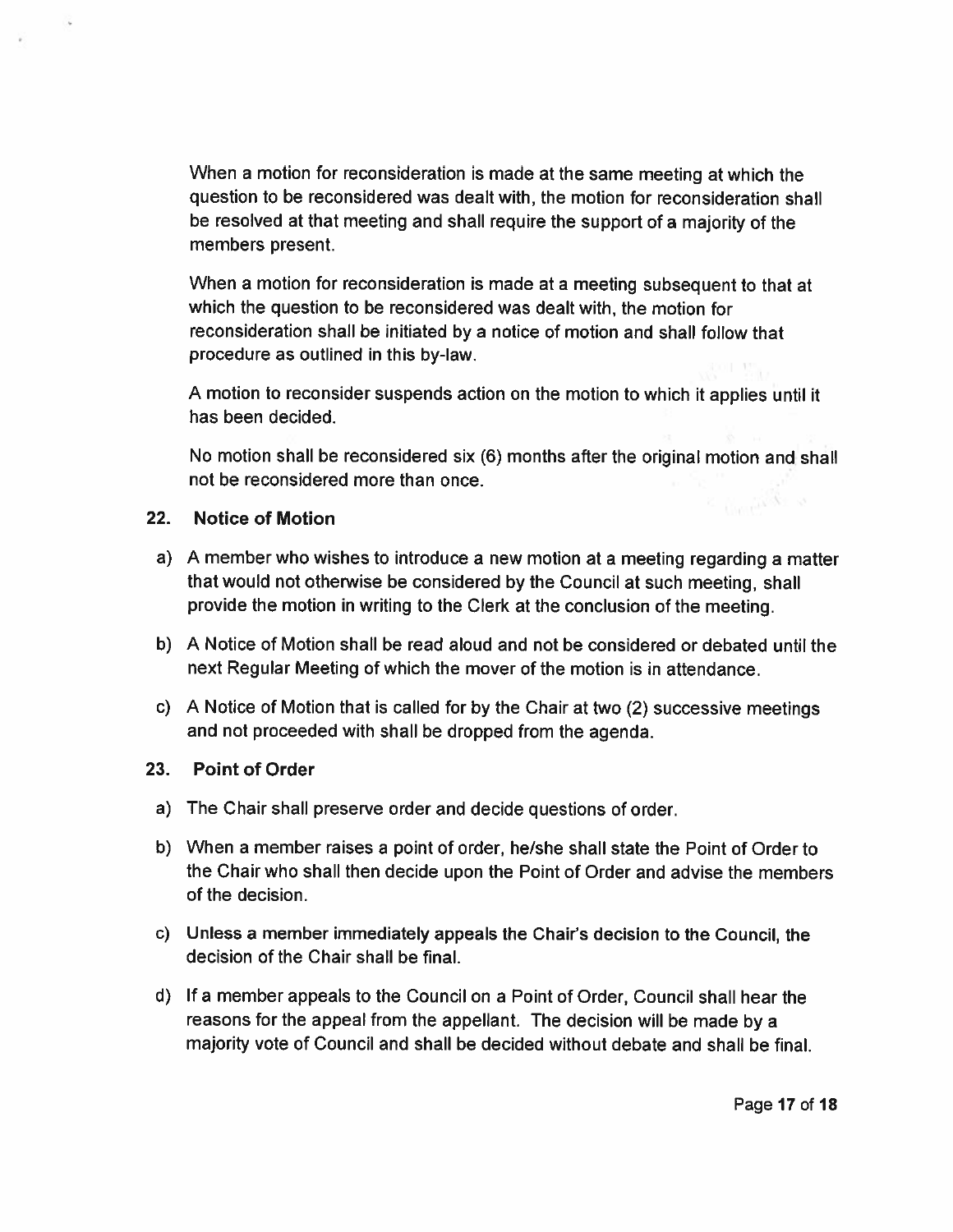#### 24.Suspension of Rules

- a) Any procedure required by this by-law may be suspended with unanimous consent of the members of Council present, save and excep<sup>t</sup> that any statutory requirement with respec<sup>t</sup> to proceedings.
- 25. By-law No. 2021-31 is hereby repealed in its entirety.
- 26. That this by-law shall be known as the Procedural By-law for the Council of the Township of Cavan Monaghan.

Read a first, second and third time and passed this 18<sup>th</sup> day of October, 2021

1

Scott McFadden Cindy Page Mayor **Clerk** 

de11